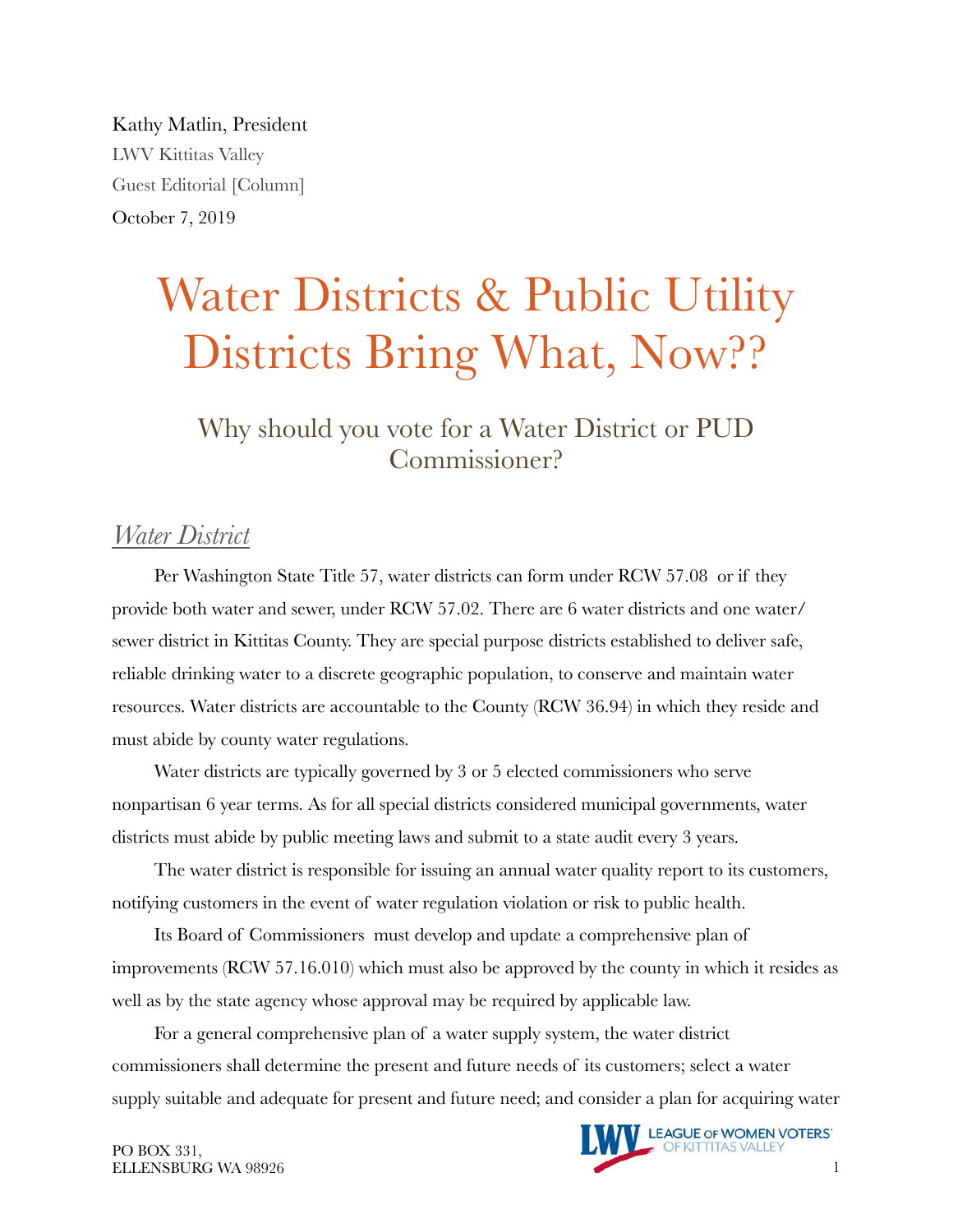and for retaining and storing water, and erecting pipe lines to convey water throughout the district. The commissioners determine a general plan for distributing water water throughout the water district and a long-term plan for financing the planned projects, including the potential creation of local improvement districts and determine whether the whole or part of the cost and expenses shall be paid from customer revenues or general obligation bonds. The Board also oversees the District manager.

Only registered voters within the district boundaries are eligible to vote for water district commissioners.

#### *How are water districts funded?*

While the Board of Commissioners may choose to raise funds through issuance of bonds or tax levies, most water districts rely on customer fees to support daily operations.

## *Public Utility District (PUD)*

A Public Utility District is a community-owned, locally regulated utility created by a vote of the people under RCW 54. A PUD may provide electricity, or water/sewer, or local access to broadband telecommunication services.

PUDs are governed by a Board of 3 or 5 elected commissioners who serve 6 year nonpartisan terms. Only registered voters within the PUD boundaries may vote for a commissioner. The districts may be further subdivided so that a discrete area is represented by its own commissioner. Commissioners are responsible for setting customer rates and overseeing the operations of the PUD. They establish district policies, approve budgets and expenditures, and approve projects.

Most electric PUDs buy electricity from the Bonneville Power Administration (BPA), although some in other counties (Grant, for example) own their own hydro generation dams on the Columbia River.

In 1936, county residents voted to create Kittitas County PUD to provide electricity to residents in specific areas of the county.

#### *How are PUDs funded?*

Under RCW 54.16, a Board of Commissioners may raise revenue through issuing bonds or levy taxes on property within the District's boundaries. However, most PUDs relay on customer fees to support daily operations.